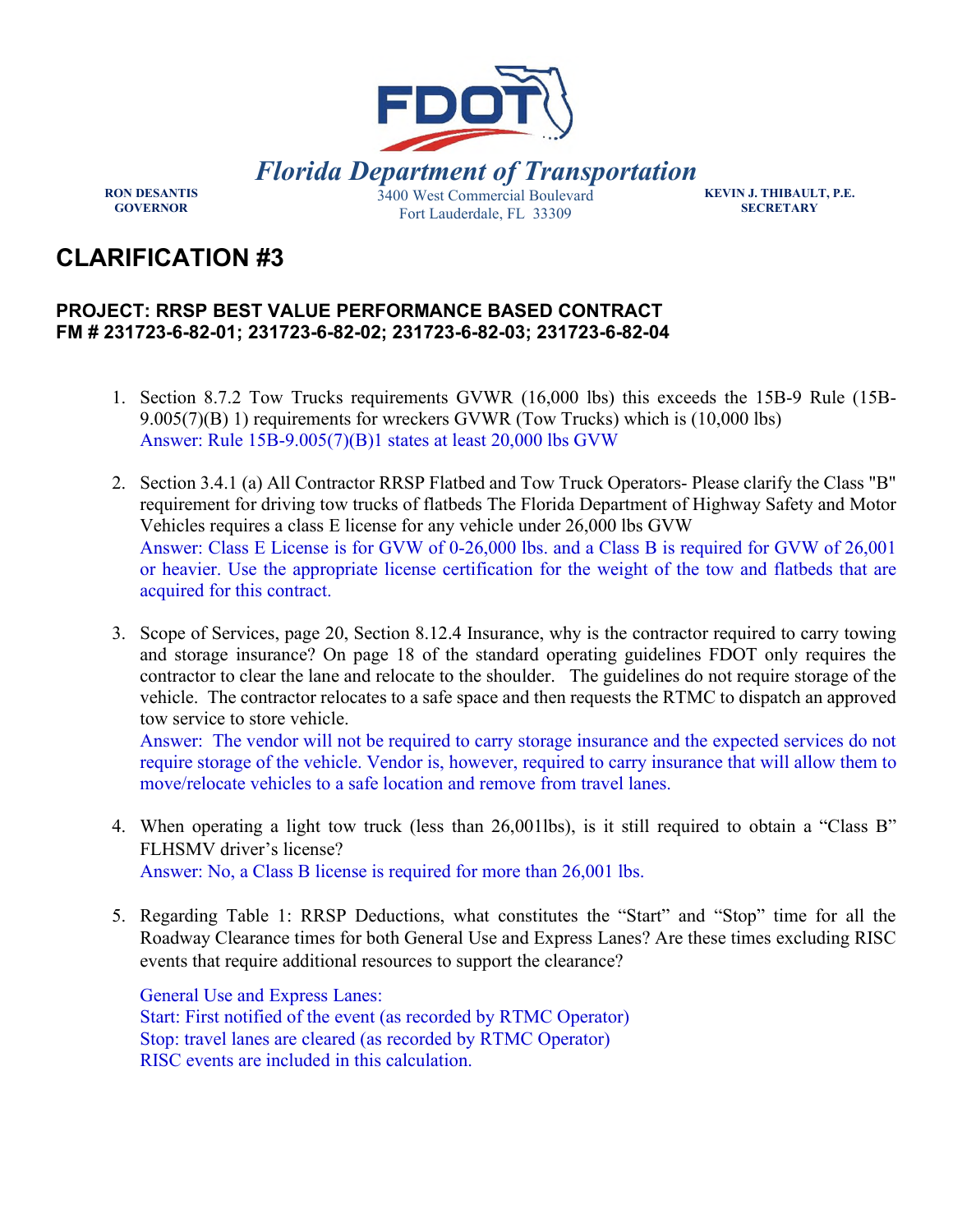6. Can we request a current SunGuide report for the total events, average response times, total lane blocking events, and clearance times for the current Broward RRSP operation? What period?

Answer: Districtwide data is available weekly, monthly, quarterly and annually online at [FDOT D4](https://gcc02.safelinks.protection.outlook.com/?url=https%3A%2F%2Fwww.fdotd4traffic.com%2F%23%2Fapp%2Fmetrics&data=04%7C01%7CAlexandra.Lopez%40dot.state.fl.us%7C969814dd738343eb84d008d99e3d5f6c%7Cdb21de5dbc9c420c8f3f8f08f85b5ada%7C0%7C0%7C637714808688215577%7CUnknown%7CTWFpbGZsb3d8eyJWIjoiMC4wLjAwMDAiLCJQIjoiV2luMzIiLCJBTiI6Ik1haWwiLCJXVCI6Mn0%3D%7C1000&sdata=kT1agT82njBd10ByH22uGC5KHXH9GUvwMxNqYGoWASU%3D&reserved=0)  [Traffic.](https://gcc02.safelinks.protection.outlook.com/?url=https%3A%2F%2Fwww.fdotd4traffic.com%2F%23%2Fapp%2Fmetrics&data=04%7C01%7CAlexandra.Lopez%40dot.state.fl.us%7C969814dd738343eb84d008d99e3d5f6c%7Cdb21de5dbc9c420c8f3f8f08f85b5ada%7C0%7C0%7C637714808688215577%7CUnknown%7CTWFpbGZsb3d8eyJWIjoiMC4wLjAwMDAiLCJQIjoiV2luMzIiLCJBTiI6Ik1haWwiLCJXVCI6Mn0%3D%7C1000&sdata=kT1agT82njBd10ByH22uGC5KHXH9GUvwMxNqYGoWASU%3D&reserved=0)

7. Is there a specific requirement to provide each of the three types of RRSP vehicles (Pick-up, Tow Trucks, and Flatbeds), or is composition of the fleet up to the vendor?

Answer: Composition of the fleet is up to the vendor.

- 8. Will the Department provide In-Service accounts to the vendor? Answer: Yes.
- 9. If the vendor is using SPARR and/or In Service, does this meet the requirement for AVL or is there an additional requirement for another AVL system? (Section 8.11). Answer: Yes.
- 10. Are non-revenue toll transponders issued to the RRSP Contractor for use while actively patrolling? If not, can the Department provide current and anticipated toll rates for the tolled areas. Answer: No, non-revenue toll transponders will not be issued to the RRSP Contractor for use while actively patrolling. Minimum tolls will be \$0.50 per express lane segment. Tolls will vary based on level of congestion.
- 11. What is the performance bond requirement for the awarded Contractor? For example, performance bond requested would be 50% of yearly contract amount. Answer: The vendor will provide a yearly bond.
- 12. Does FDOT allow for an annual Consumer Price Index (CPI) adjustment? Answer: No
- 13. Is there currently a sponsor for this account? If there is no sponsor, is the standard FDOT Road Ranger graphics package acceptable? Answer: Yes, there is a statewide sponsor, State Farm.
- 14. How many hard copies of the Technical Proposal are required? Will there be a public opening of the technical proposals received by FDOT on 12/17? Answer: The Proposer must submit one electronic copy via flash drive and one hard copy of the Technical Proposal which is to be divided into the exact four (4) sections and applicable subsections as described in 15.2.2. No, There will not be a public opening of the technical proposals.
- 15. Pursuant to 8.11, what are SunGuide compatibility requirements for AVL? Answer: Please refer to <http://sunguidesoftware.com/>for detail requirements.
- 16. What other data from the RRSP needs to be or is currently being shared with SunGuide? What information is being collected via SPARR? Answer: Please refer to Standard Operating Procedures (SOP) for data being collected and shared with SunGuide. District 4 does not use SPARR, thus we do not know what information is being collected via this system.
- 17. Do all the vehicles need to be stored in a central facility before and after each operator's shift? Or can the operators bring the vehicles to designated locations closer to their beats as long as it meets all zoning requirements? Answer: Vendor will determine vehicle base location based on the ability to meet the Section 5-Table 1: RRSP Deductions. Vehicles shall be available to the TMC and/or Department upon request.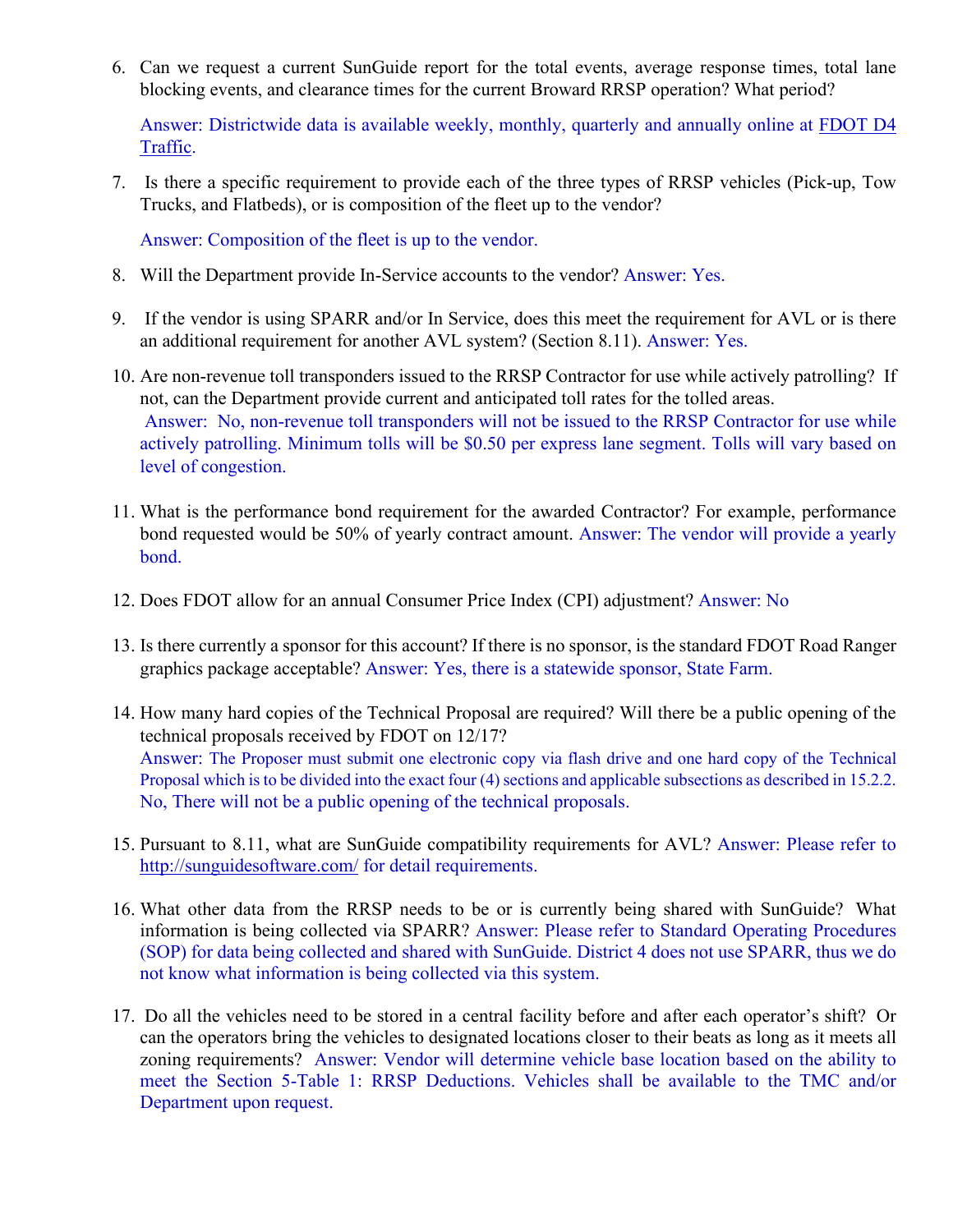- 18. Pursuant to 8.2 and in order to provide a quality cost proposal, can the department share all the beats as defined in 8.2 of the Scope of Work and if any of the beats have a defined vehicle type (wrecker, flatbed, pick-up)? Answer: Vendor is responsible for meeting the Section 5 – Table 1: RRSP Deductions based upon area of responsibility defined in Section 2 Objective. Refer to Appendix A in the Standard Operating Procedure.
- 19. Can the Department confirm that the following roadways in Broward county are not covered by this contract:
	- a. FL869 Tollway
	- b. Florida Turnpike
	- c. Ronald Reagan Turnpike
	- Answer: This is confirmed.
- 20. Prequalification Can the Department clarify if a certificate of prequalification is required for this procurement? Answer: No, a certificate of prequalification is not required for this contract.
- 21. Is a 5% Proposal Guaranty required or a Proposal Bond Form required on submittal? Answer: Yes, a 5% Proposal Guaranty is required.
- 22. Can the following forms be attached to the procurement? Also, do these forms need to be submitted with the bid or upon award:
	- a. 375-020-58
	- b. 375-020-59
	- c. 375-020-61

Answer: These forms will be provided to the awarded vendor. You can access the forms at the following website: [Procedural Document Library \(fdot.gov\)](https://pdl.fdot.gov/)

- 23. Is the DBE goal a requirement and will it factor into the scoring of the procurement? Answer: There is a DBE availability goal, but it will not be a factor in scoring the procurement.
- 24. On form 850-070-20, it lists quantity "1." Can the department clarify if this is 1 year or 1 five-year period? Answer: Vendor needs to provide one lump sum for the five years of the contract.

25. Clarify Lump Sum verbiage on Bid Proposal Bid Proposal Price Sheet, per Section 7. Payment Schedule (page 12) states Contractor will be paid in 60 equal monthly payments. Answer: This contract will pay 60 payments of an equal amount from awarded bid amount.

26. Will the Department be reimbursing the awarded Vendor for the required 8-hour orientation performed at the RTMC in Section 8.0 Training? Answer: No, this is a lump sum contract, and vendor needs to account for this in bid. The Department will not compensate for this separately.

27. Will the Department be reimbursing the awarded Vendor for the Specialized Training in Section 8.02? Answer: No, this is a lump sum contract, and vendor needs to account for this in bid. The Department will not compensate for this separately.

28. What 2 Way Radio system is currently used for the District 4 Road Rangers? Will current Radio System be acceptable in new contract? Answer: The Department is currently using Mutualink and Mutualink is acceptable for this contract.

29. Clarify who provides PC Tablet in Section 5.03 under Requirements (page 34) Answer: There is no page 34 in Scope of Services or mention of PC Tablet.